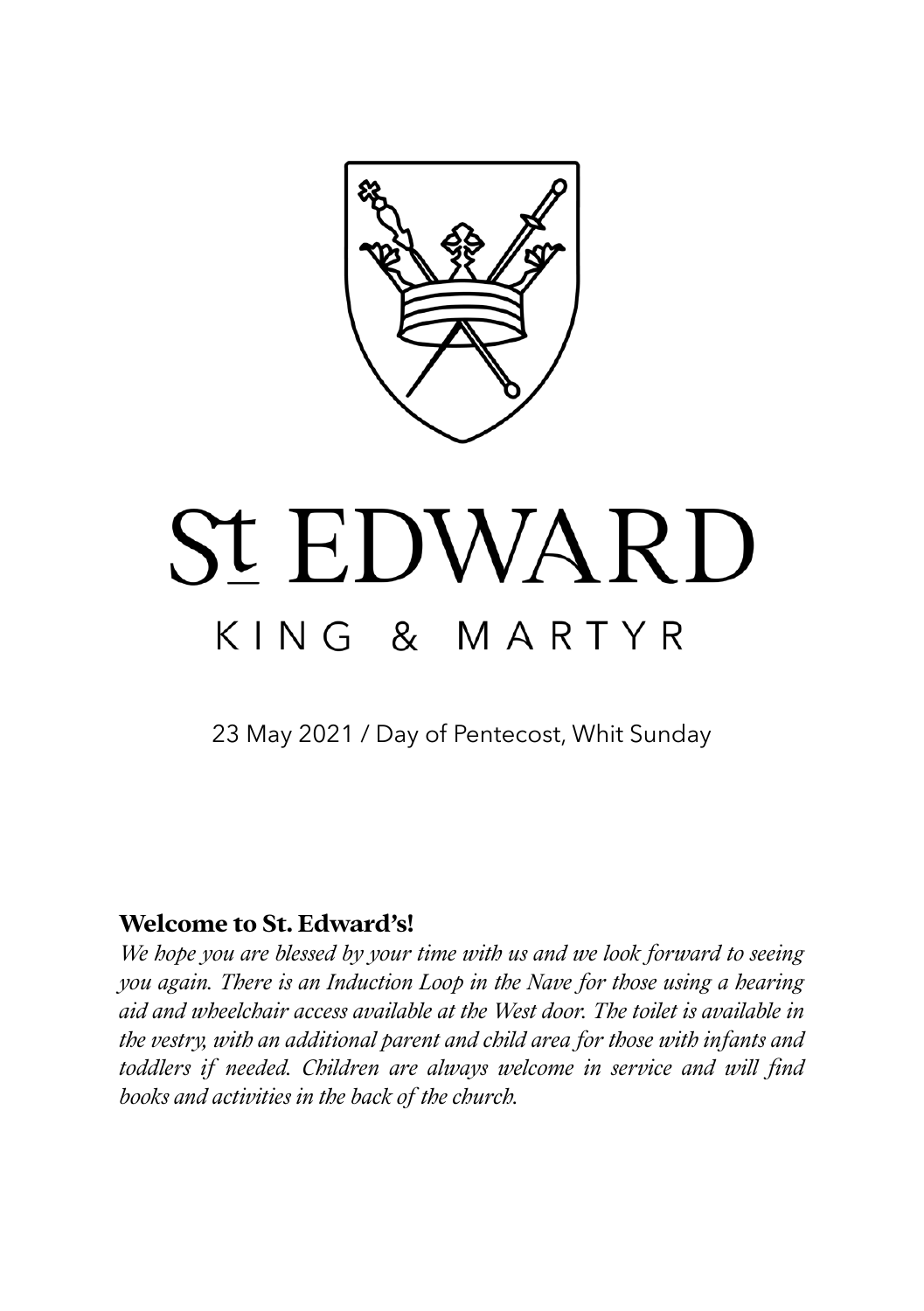**Hymn 157 -** Breathe On Me, Breath Of God *(We stand to sing)*

# **Welcome & Greeting**

In the name of the Father, and of the Son, and of the Holy Spirit. **Amen.**

Grace, mercy and peace from God our Father and the Lord Jesus Christ be with you. **And also with you.**

#### **Preparation** *(Please sit or kneel)*

**Almighty God, to whom all hearts are open, all desires known, and from whom no secrets are hidden: cleanse the thoughts of our hearts by the inspiration of your Holy Spirit, that we may perfectly love you, and worthily magnify your holy name; through Christ our Lord. Amen.** 

#### **Confession**

What God has prepared for those who love him, he has revealed to us through the Spirit; for the Spirit searches everything. Therefore, let us in penitence open our hearts to the Lord, who has prepared good things for those who love him. (1 Corinthians 2.9, 10)

**Most merciful God, Father of our Lord Jesus Christ, we confess that we have sinned in thought, word and deed. We have not loved you with our whole heart. We have not loved our neighbours as ourselves. In your mercy forgive what we have been, help us to amend what we are, and direct what we shall be; that we may do justly, love mercy, and walk humbly with you, our God. Amen.** 

Almighty God, who forgives all who truly repent, have mercy upon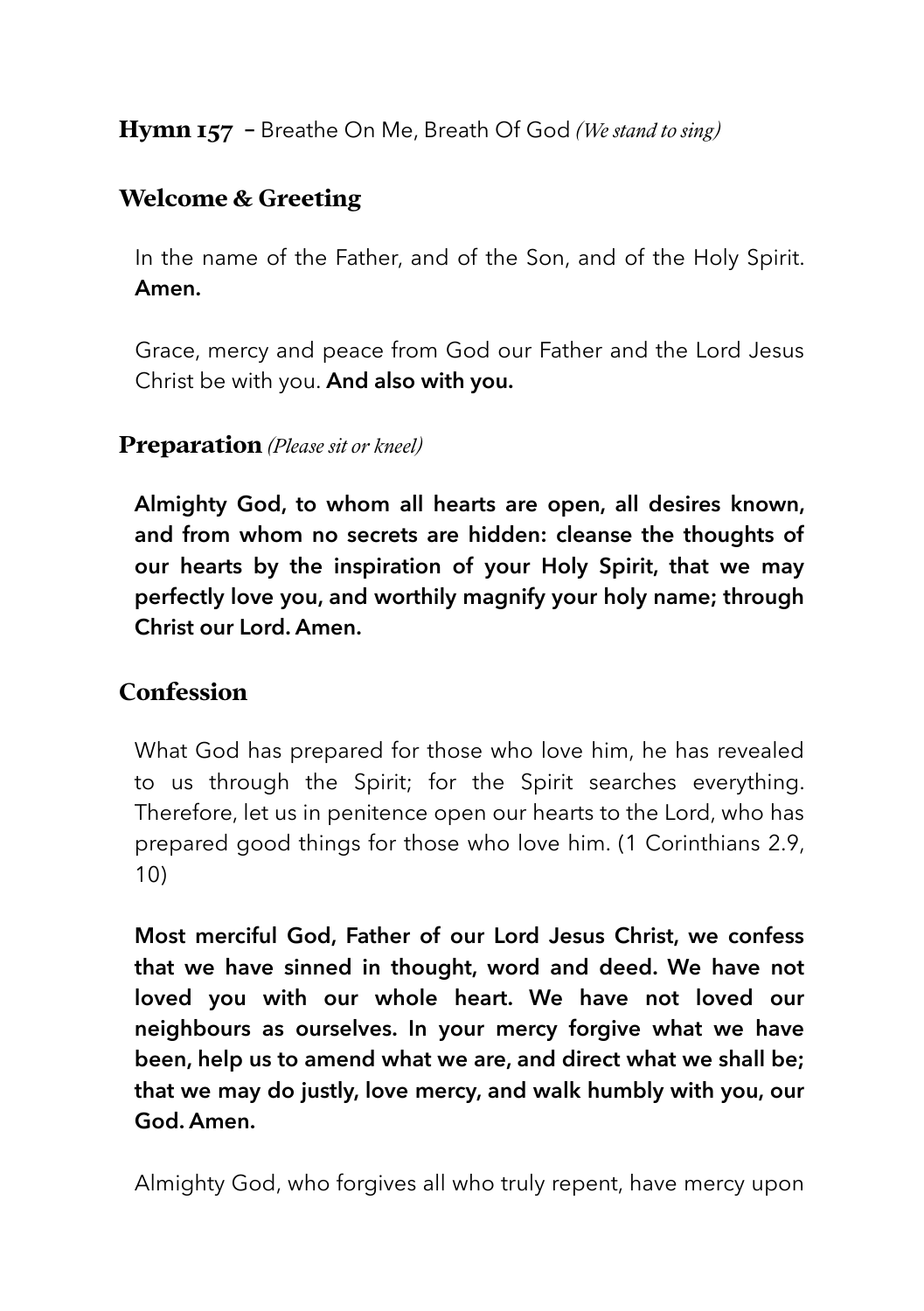you, pardon and deliver you from all your sins, confirm and strengthen you in all goodness, and keep you in life eternal; through Jesus Christ our Lord. **Amen.**

# **The Gloria**

*Glory to God, glory to God, glory to God in the highest. Glory to God in the Highest and peace to his people on earth.* 

**Lord God, heavenly King, almighty God and Father, we worship you, we give you thanks, we praise you for your glory [Refrain]** 

**Lord Jesus Christ, only Son of the Father, Lord God, Lamb of God, you take away the sin of the world: have mercy on us; you are seated at the right hand of the Father: receive our prayer [Refrain]** 

**For you alone are the Holy One, you alone are the Lord, you alone are the Most High, Jesus Christ, with the Holy Spirit, in the glory of God the Father [Refrain]** 

# **The Collect**

**God, who as at this time taught the hearts of your faithful people by sending to them the light of your Holy Spirit: grant us by the same Spirit to have a right judgement in all things and evermore to rejoice in his holy comfort; through the merits of Christ Jesus our Saviour, who is alive and reigns with you, in the unity of the Holy Spirit, one God, now and for ever. Amen.** 

# **Old Testament Lesson** (Ezekiel 37.1-14)

The hand of the Lord came upon me, and he brought me out by the spirit of the Lord and set me down in the middle of a valley; it was full of bones. 2 He led me all round them; there were very many lying in the valley, and they were very dry. 3 He said to me, 'Mortal,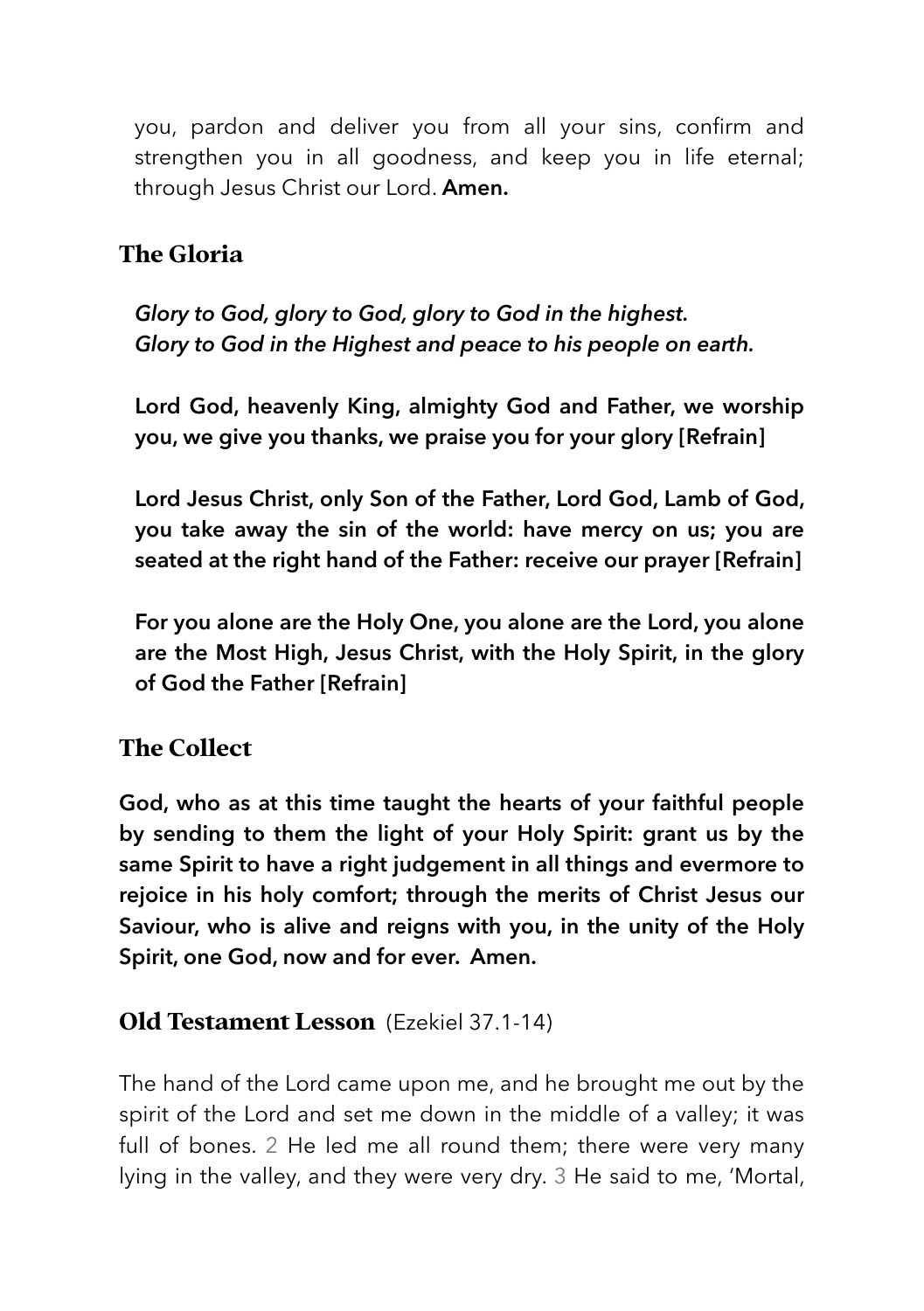can these bones live?' I answered, 'O Lord God, you know.' 4 Then he said to me, 'Prophesy to these bones, and say to them: O dry bones, hear the word of the Lord. 5 Thus says the Lord God to these bones: I will cause breath to enter you, and you shall live. 6 I will lay sinews on you, and will cause flesh to come upon you, and cover you with skin, and put breath in you, and you shall live; and you shall know that I am the Lord.'

7 So I prophesied as I had been commanded; and as I prophesied, suddenly there was a noise, a rattling, and the bones came together, bone to its bone. 8 I looked, and there were sinews on them, and flesh had come upon them, and skin had covered them; but there was no breath in them. 9 Then he said to me, 'Prophesy to the breath, prophesy, mortal, and say to the breath: Thus says the Lord God: Come from the four winds, O breath, and breathe upon these slain, that they may live.' 10 I prophesied as he commanded me, and the breath came into them, and they lived, and stood on their feet, a vast multitude.

11 Then he said to me, 'Mortal, these bones are the whole house of Israel. They say, "Our bones are dried up, and our hope is lost; we are cut off completely." 12 Therefore prophesy, and say to them, Thus says the Lord God: I am going to open your graves, and bring you up from your graves, O my people; and I will bring you back to the land of Israel. 13 And you shall know that I am the Lord, when I open your graves, and bring you up from your graves, O my people. 14 I will put my spirit within you, and you shall live, and I will place you on your own soil; then you shall know that I, the Lord, have spoken and will act, says the Lord.'

This is the word of the Lord. **Thanks be to God.**

# **New Testament Lesson** (Acts 2.1-21)

When the day of Pentecost had come, they were all together in one place. 2 And suddenly from heaven there came a sound like the rush of a violent wind, and it filled the entire house where they were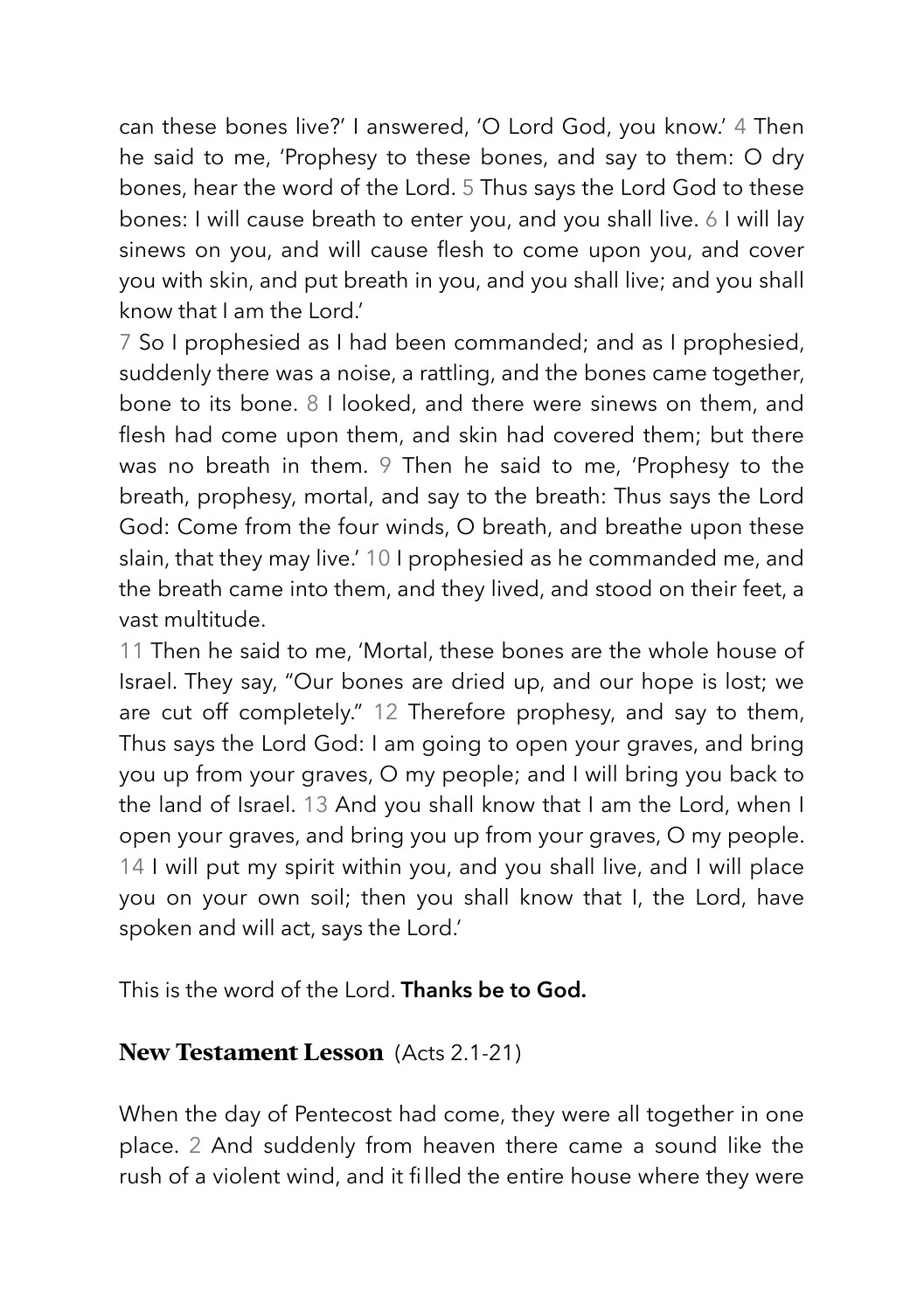sitting. 3 Divided tongues, as of fire, appeared among them, and a tongue rested on each of them. 4 All of them were filled with the Holy Spirit and began to speak in other languages, as the Spirit gave them ability.

5 Now there were devout Jews from every nation under heaven living in Jerusalem. 6 And at this sound the crowd gathered and was bewildered, because each one heard them speaking in the native language of each. 7 Amazed and astonished, they asked, 'Are not all these who are speaking Galileans? 8 And how is it that we hear, each of us, in our own native language? 9 Parthians, Medes, Elamites, and residents of Mesopotamia, Judea and Cappadocia, Pontus and Asia, 10 Phrygia and Pamphylia, Egypt and the parts of Libya belonging to Cyrene, and visitors from Rome, both Jews and proselytes, 11 Cretans and Arabs—in our own languages we hear them speaking about God's deeds of power.' 12 All were amazed and perplexed, saying to one another, 'What does this mean?' 13 But others sneered and said, 'They are filled with new wine.'

14 But Peter, standing with the eleven, raised his voice and addressed them: 'Men of Judea and all who live in Jerusalem, let this be known to you, and listen to what I say. 15 Indeed, these are not drunk, as you suppose, for it is only nine o'clock in the morning. 16 No, this is what was spoken through the prophet Joel:

17 "In the last days it will be, God declares, that I will pour out my Spirit upon all flesh, and your sons and your daughters shall prophesy, and your young men shall see visions, and your old men shall dream dreams. 18 Even upon my slaves, both men and women, in those days I will pour out my Spirit; and they shall prophesy. 19 And I will show portents in the heaven above and signs on the earth below, blood, and fire, and smoky mist. 20 The sun shall be turned to darkness and the moon to blood, before the coming of the Lord's great and glorious day. 21 Then everyone who calls on the name of the Lord shall be saved."

This is the word of the Lord. **Thanks be to God.**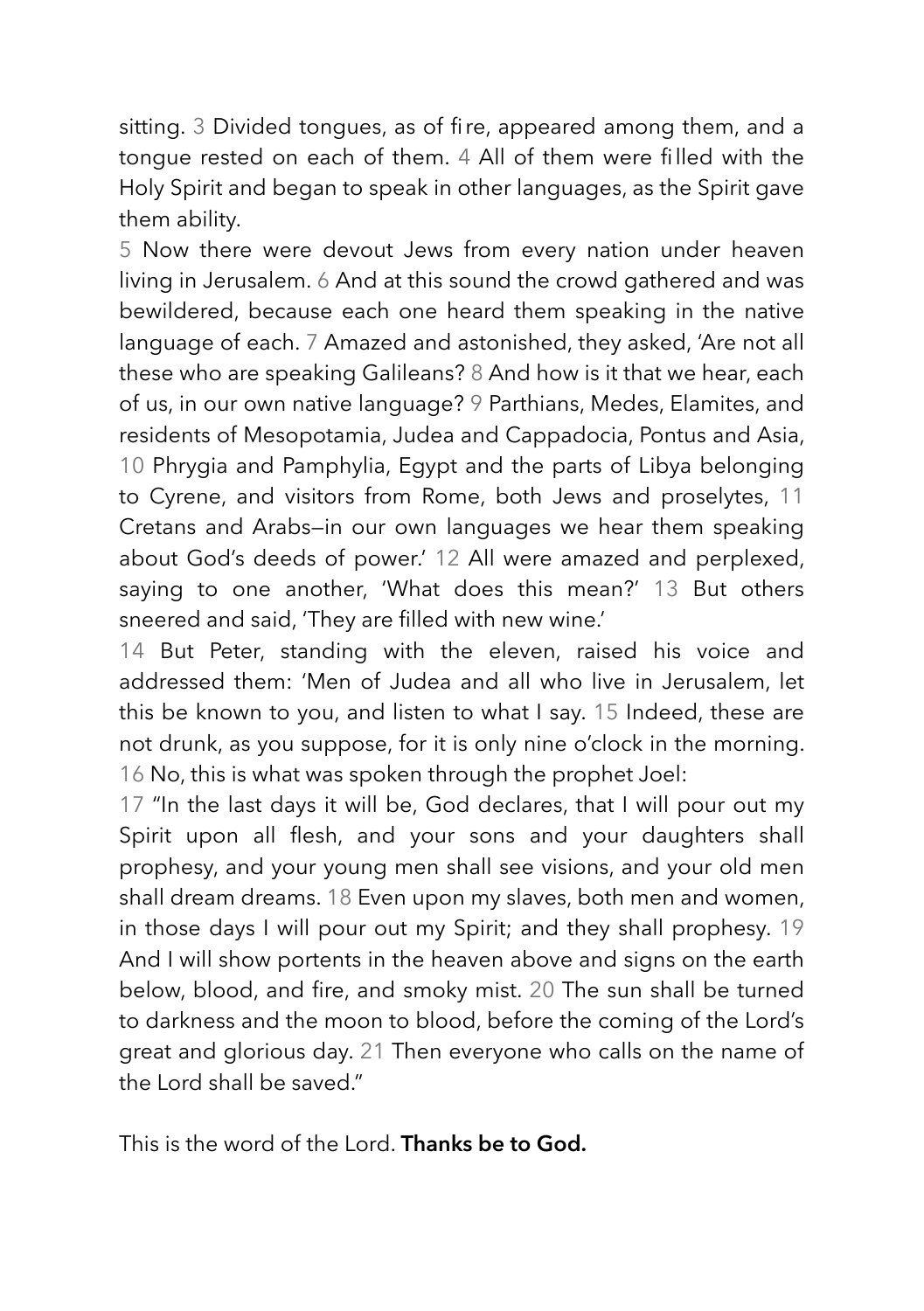

## **Psalm 104.26-36, 37b** *(Please remain seated as the psalm is sung)*

- 26 O Lord, how manifold are your works! In wisdom you have made them all; the earth is full of your creatures.
- 27 There is the sea, spread far and wide, and there move creatures beyond number, both small and great.
- 28 There go the ships, and there is that Leviathan which you have made to play in the deep.
- 29 All of these look to you to give them their food in due season.
- 30 When you give it them, they gather it; you open your hand and they are filled with good.
- 31 When you hide your face they are troubled; when you take away their breath, they die and return again to the dust.
- 32 When you send forth your spirit, they are created, and you renew the face of the earth.
- 33 May the glory of the Lord endure for ever; may the Lord rejoice in his works;
- 34 He looks on the earth and it trembles; he touches the mountains and they smoke.
- 35 I will sing to the Lord as long as I live;
	- I will make music to my God while I have my being.
- 36 So shall my song please him while I rejoice in the Lord.
- 37 Let sinners be consumed out of the earth and the wicked be no more.
	- Bless the Lord, O my soul. Alleluia.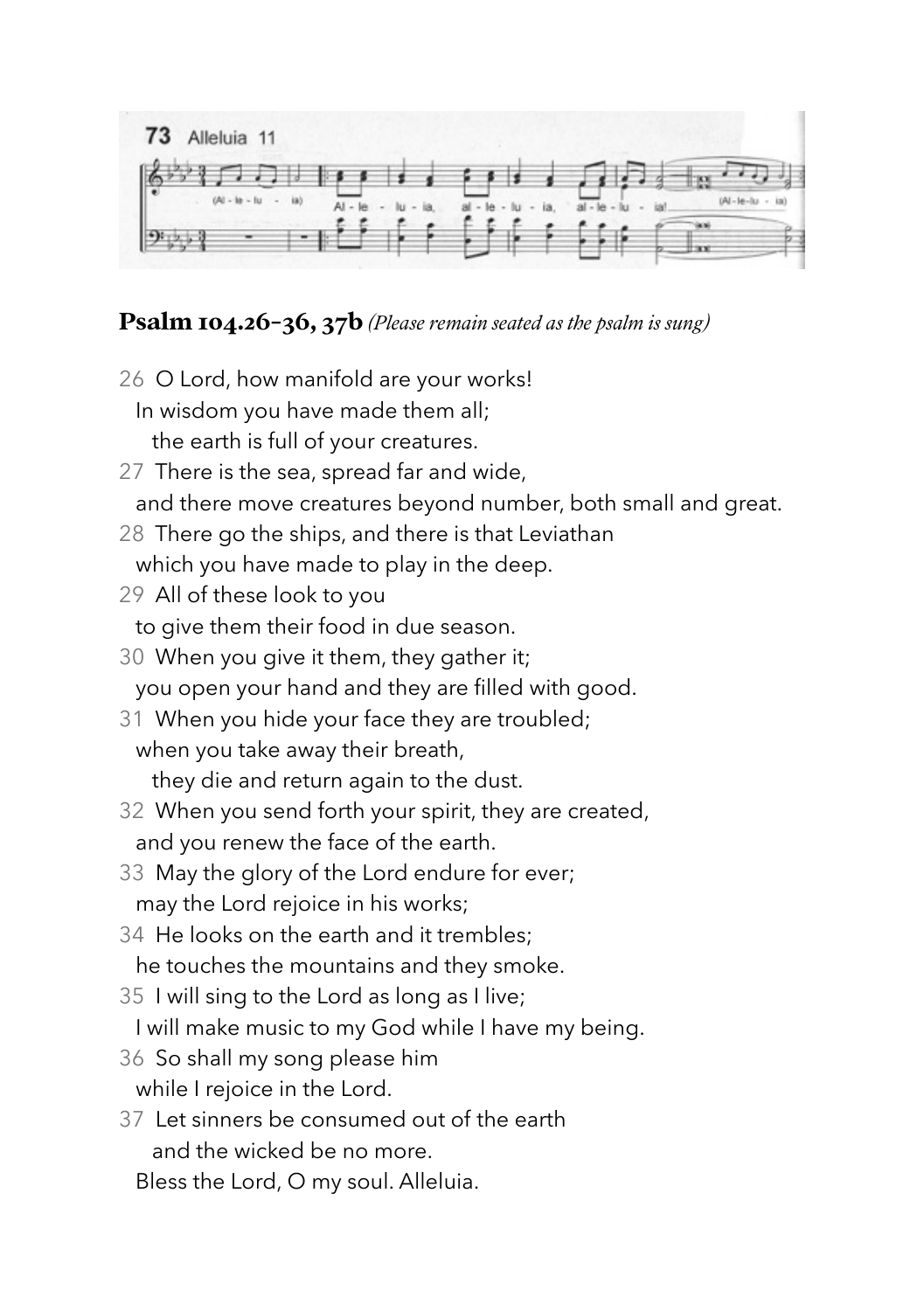**Glory to the Father, and to the Son, and to the Holy Spirit, as it was in the beginning is now and shall be forever. Amen***.*

#### **Gospel** *(We stand as we welcome the Gospel)*

Alleluia. Christ our Passover is sacrificed for us. Alleluia. The Lord be with you. **And also with you.**

Hear the Gospel of our Lord Jesus Christ according to John (15.26-27; 16.4b-15). **Glory to you, O Lord.**

26 'When the Advocate comes, whom I will send to you from the Father, the Spirit of truth who comes from the Father, he will testify on my behalf. 27 You also are to testify because you have been with me from the beginning. 4 But I have said these things to you so that when their hour comes you may remember that I told you about them.

'I did not say these things to you from the beginning, because I was with you. 5 But now I am going to him who sent me; yet none of you asks me, "Where are you going?" 6 But because I have said these things to you, sorrow has filled your hearts. 7 Nevertheless, I tell you the truth: it is to your advantage that I go away, for if I do not go away, the Advocate will not come to you; but if I go, I will send him to you. 8 And when he comes, he will prove the world wrong about sin and righteousness and judgement: 9 about sin, because they do not believe in me; 10 about righteousness, because I am going to the Father and you will see me no longer; 11 about judgement, because the ruler of this world has been condemned.

12 'I still have many things to say to you, but you cannot bear them now. 13 When the Spirit of truth comes, he will guide you into all the truth; for he will not speak on his own, but will speak whatever he hears, and he will declare to you the things that are to come. 14 He will glorify me, because he will take what is mine and declare it to you. 15 All that the Father has is mine. For this reason I said that he will take what is mine and declare it to you.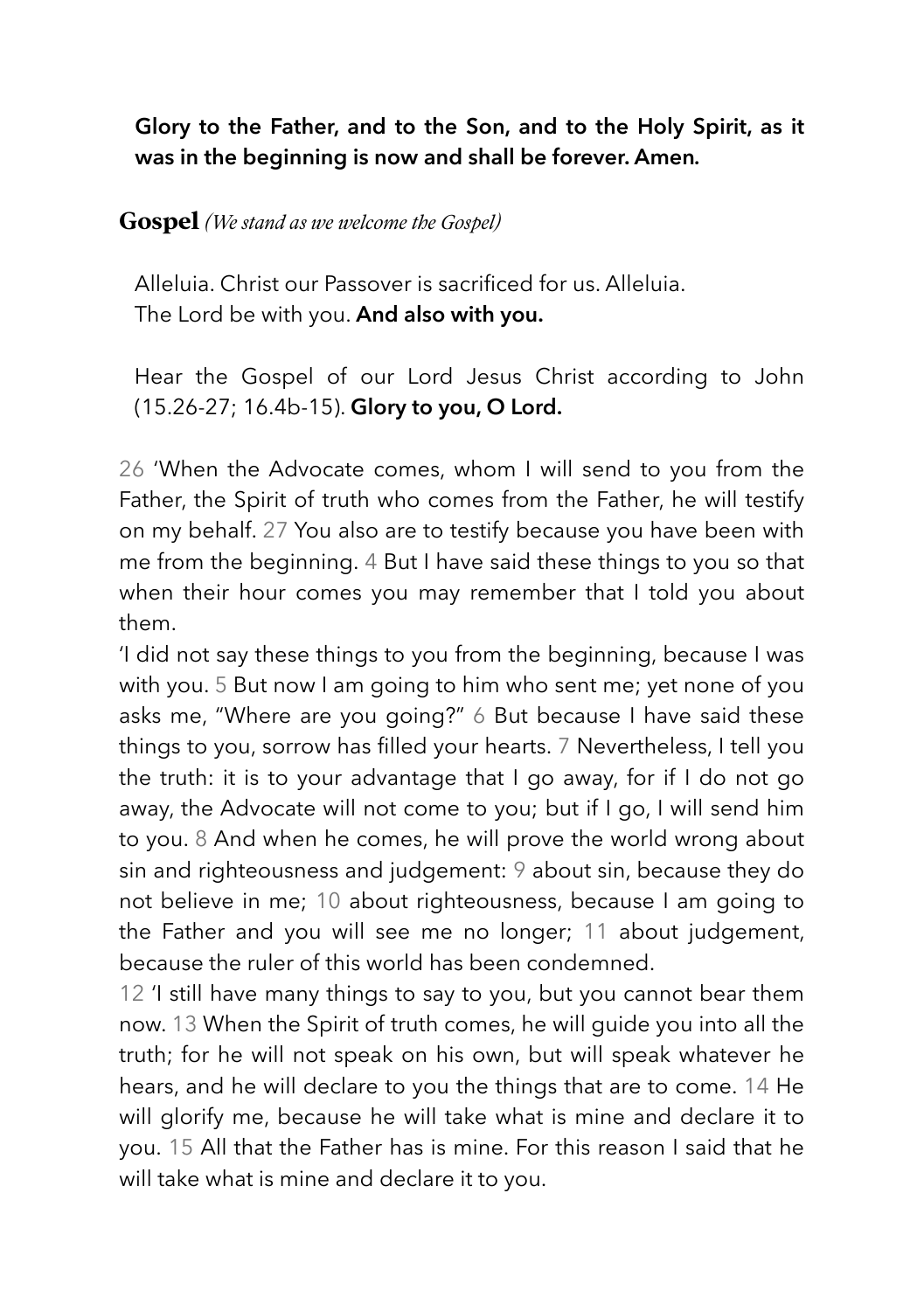This is the Gospel of the Lord. **Praise to you, O Christ.**

**Sermon** "Can These Bones Live?" – Mark Scarlata

**Nicene Creed** *(We stand to declare our faith together)*

**We believe in one God, the Father, the Almighty, maker of heaven and earth, of all that is, seen and unseen. We believe in one Lord, Jesus Christ, the only Son of God, eternally begotten of the Father, God from God, Light from Light, true God from true God, begotten, not made, of one Being with the Father; through him all things were made. For us and for our salvation he came down from heaven, was incarnate from the Holy Spirit and the Virgin Mary and was made man. For our sake he was crucified under Pontius Pilate; he suffered death and was buried. On the third day he rose again in accordance with the Scriptures; he ascended into heaven and is seated at the right hand of the Father. He will come again in glory to judge the living and the dead, and his kingdom will have no end. We believe in the Holy Spirit, the Lord, the giver of life, who proceeds from the Father and the Son, who with the Father and the Son is worshipped and glorified, who has spoken through the prophets. We believe in one holy catholic and apostolic Church. We acknowledge one baptism for the forgiveness of sins. We look for the resurrection of the dead, and the life of the world to come. Amen.** 

#### **Prayers of Intercession** *(Please sit or kneel for our intercessions)*

*(Intercessor says*) Lord, in your mercy (*We respond*) **Hear our prayer.** (*at the end we pray together*) **Merciful Father, accept these prayers for the sake of your Son, our Saviour Jesus Christ. Amen.**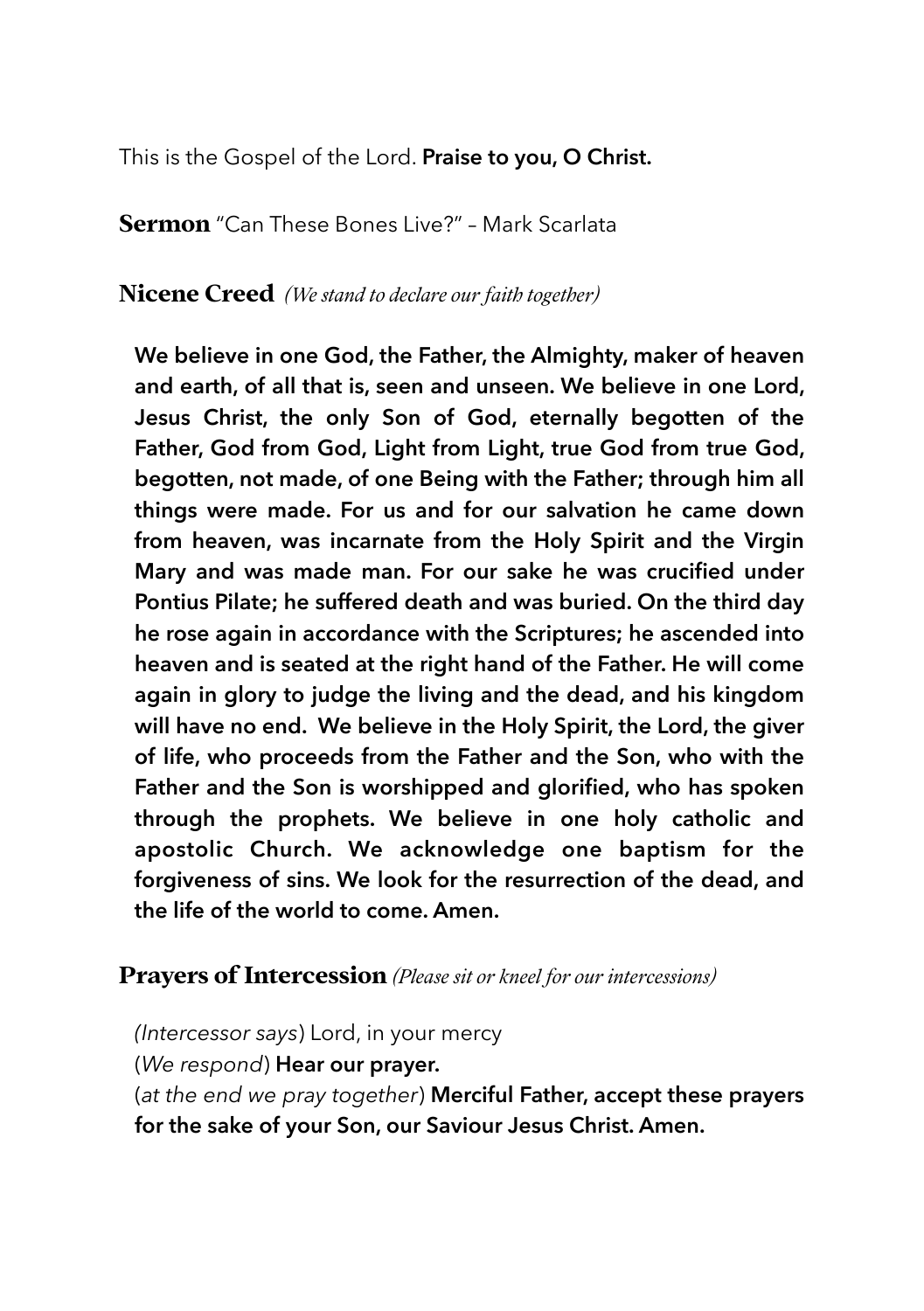## **The Peace**

The peace of the Lord be always with you. **And also with you.**

Let us offer one another a sign of peace.

**Hymn 93 -** Come, Holy Ghost, Our Souls Inspire

## **The Eucharistic Prayer**

The Lord be with you. **And also with you.**  Lift up your hearts. **We lift them to the Lord.**  Let us give thanks to the Lord our God. **It is right to give thanks and praise.** 

It is indeed right, it is our duty and our joy, always and everywhere to give you thanks, holy Father, almighty and everlasting God, through Jesus Christ, your only Son our Lord. This day we give you thanks because in fulfilment of your promise you pour out your Spirit upon us, filling us with your gifts, leading us into all truth, and uniting peoples of many tongues in the confession of one faith. Your Spirit gives us grace to call you Father, to proclaim your gospel to all nations and to serve you as a royal priesthood. Therefore we join our voices with angels and archangels, and with all those in whom the Spirit dwells, to proclaim the glory of your name, for ever praising you and saying:

**Holy, holy, holy Lord, God of power and might, heaven and earth are full of your glory. Hosanna in the highest.** 

**Blessed is he who comes in the name of the Lord. Hosanna in the highest.**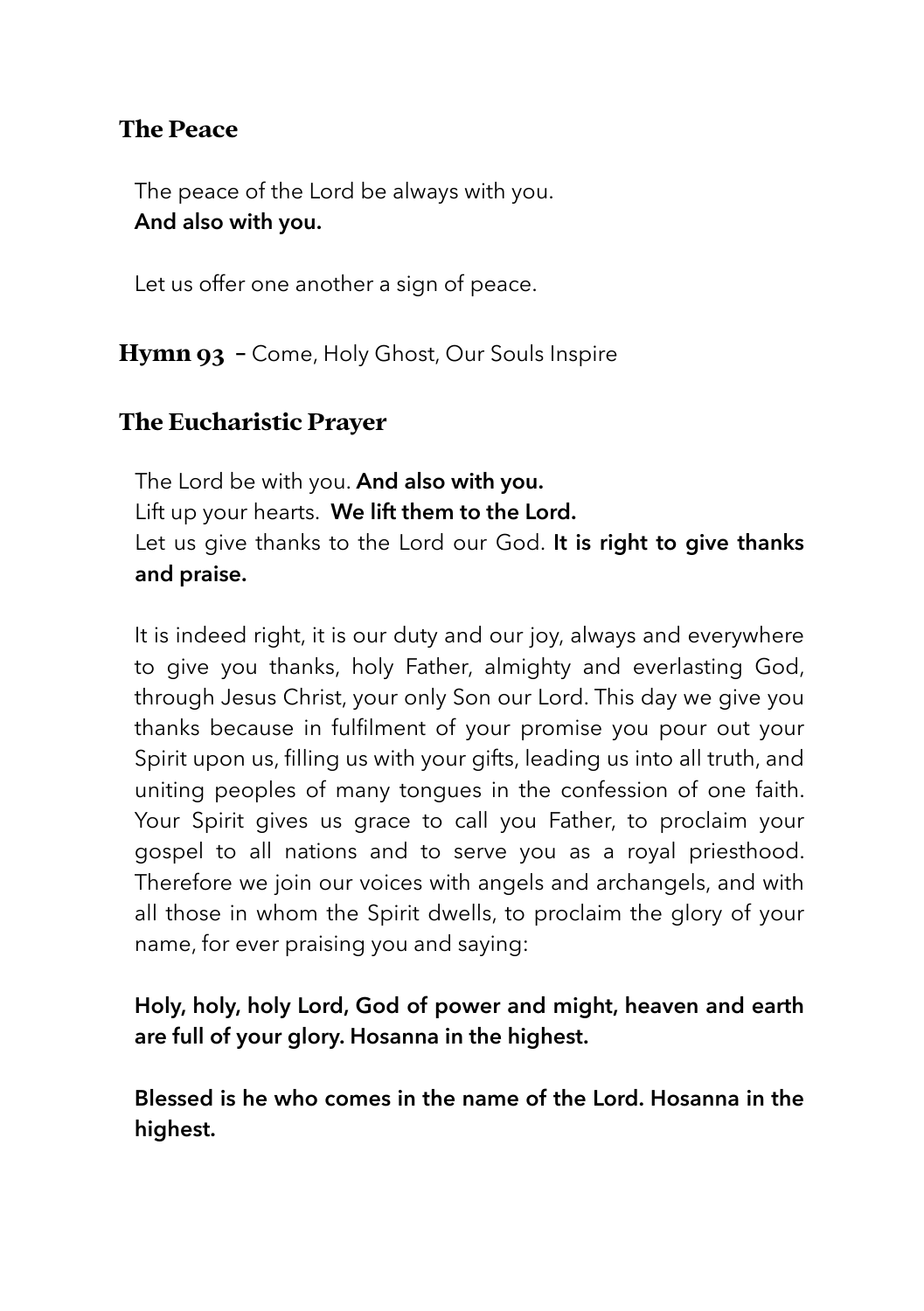Lord, you are holy indeed, the source of all holiness; grant that by the power of your Holy Spirit, and according to your holy will, these gifts of bread and wine may be to us the body and blood of our Lord Jesus Christ; who, in the same night that he was betrayed, took bread and gave you thanks; he broke it and gave it to his disciples, saying: Take, eat; this is my body which is given for you; do this in remembrance of me.

In the same way, after supper he took the cup and gave you thanks; he gave it to them, saying: Drink this, all of you; this is my blood of the new covenant, which is shed for you and for many for the forgiveness of sins. Do this, as often as you drink it, in remembrance of me.

## Great is the mystery of faith: **Christ has died: Christ is risen: Christ will come again.**

And so, Father, calling to mind his death on the cross, his perfect sacrifice made once for the sins of the whole world; rejoicing in his mighty resurrection and glorious ascension, and looking for his coming in glory, we celebrate this memorial of our redemption. As we offer you this our sacrifice of praise and thanksgiving, we bring before you this bread and this cup and we thank you for counting us worthy to stand in your presence and serve you.

Send the Holy Spirit on your people and gather into one in your kingdom all who share this one bread and one cup, so that we, in the company of St. Edward and all the saints, may praise and glorify you for ever, through Jesus Christ our Lord; by whom, and with whom, and in whom, in the unity of the Holy Spirit, all honour and glory be yours, almighty Father, for ever and ever. **Amen.** 

## **The Lord's Prayer** *(Please sit or kneel)*

Let us pray with confidence as our Saviour has taught us: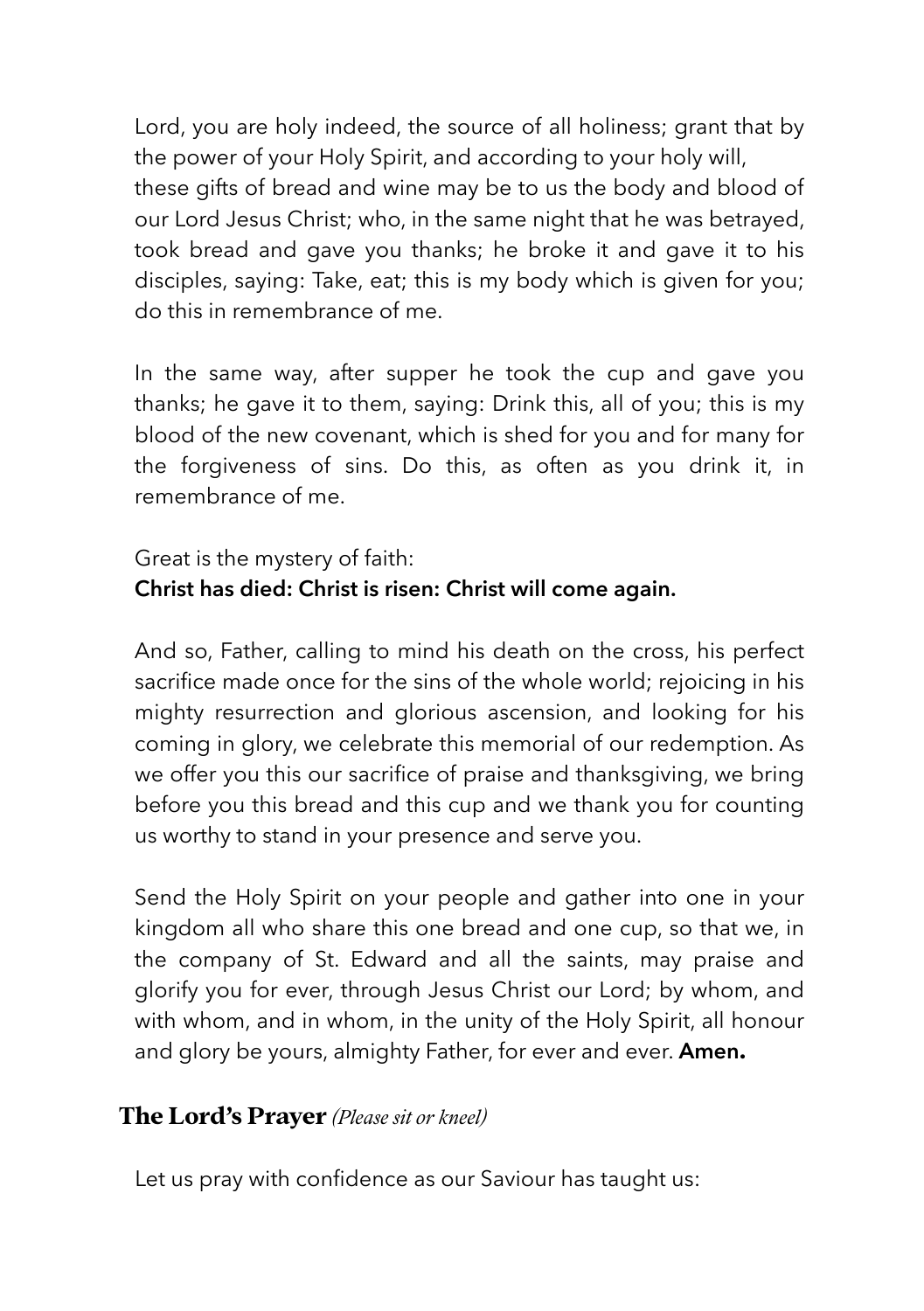**Our Father in heaven, hallowed be your name; your kingdom come; your will be done; on earth as in heaven. Give us today our daily bread. Forgive us our sins, as we forgive those who sin against us. Lead us not into temptation; but deliver us from evil. For the kingdom, the power and the glory are yours, now and forever. Amen.** 

We break this bread to share in the body of Christ. **Though we are many, we are one body, because we all share in one bread.**

**Lamb of God, you take away the sins of the world, have mercy on us. Lamb of God, you take away the sins of the world, have mercy on us. Lamb of God, you take away the sins of the world, grant us peace.**

Draw near with faith. Receive the body of our Lord Jesus Christ which he gave for you, and his blood which he shed for you. Eat and drink in remembrance that he died for you, and feed on him in your hearts by faith with thanksgiving.

**We do not presume to come to this your table, merciful Lord, trusting in our own righteousness, but in your manifold and great mercies. We are not worthy so much as to gather up the crumbs under your table. But you are the same Lord whose nature is always to have mercy. Grant us therefore, gracious Lord, so to eat the flesh of your dear Son Jesus Christ and to drink his blood, that our sinful bodies may be made clean by his body and our souls washed through his most precious blood, and that we may evermore dwell in him, and he in us. Amen***.*

*(All who regularly receive communion in their church are welcome to receive here. Those who do not receive communion are invited to come forward for a blessing, with their hands downwards on the altar rail. If you require a gluten-free wafer, please raise one finger at the altar rail.)*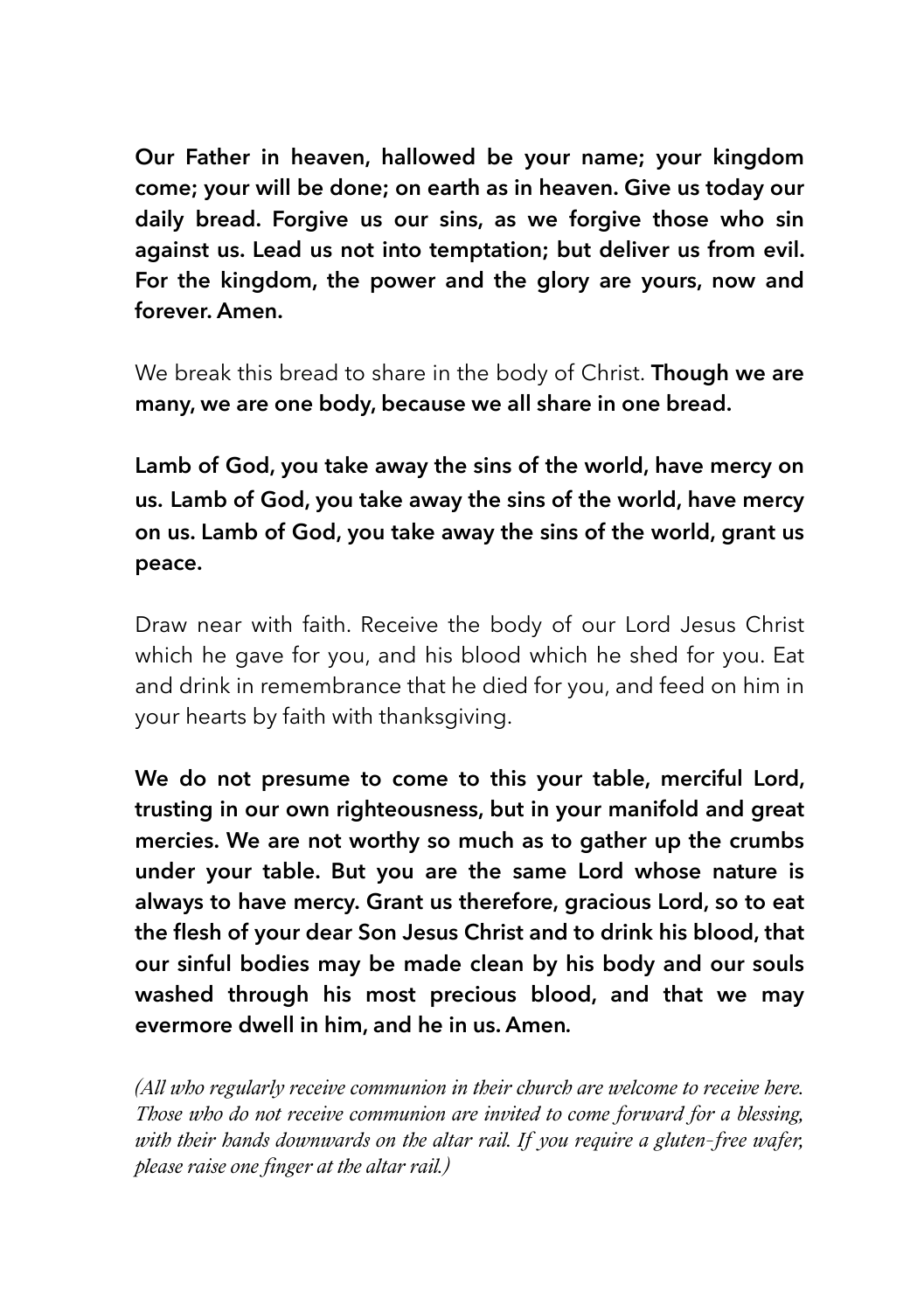# **Prayer after Communion**

**Father of all, we give you thanks and praise, that when we were still far off you met us in your Son and brought us home. Dying and living, he declared your love, gave us grace, and opened the gate of glory. May we who share Christ's body live his risen life; we who drink his cup bring life to others; we whom the Spirit lights give light to the world. Keep us firm in the hope you have set before us, so we and all your children shall be free, and the whole earth live to praise your name; through Christ our Lord. Amen***.* 

**Hymn 105 -** All Creatures of Our God and King *(We stand to sing)*

### **Notices**

## **Blessing**

The Lord bless you and keep you, the Lord make his face to shine upon you and be gracious unto you. The Lord lift his countenance upon you and give you peace; and the blessing of God Almighty, the Father, the Son, and the Holy Spirit be among you and remain with you always. **Amen.**

Go in peace to love and serve the Lord. **In the name of Christ. Amen.**

# **Notices**

## **Upcoming Services:**

Friday 28 May - 10.30am BCP Holy Communion Sunday 30 May, Trinity Sunday - 11am Holy Communion